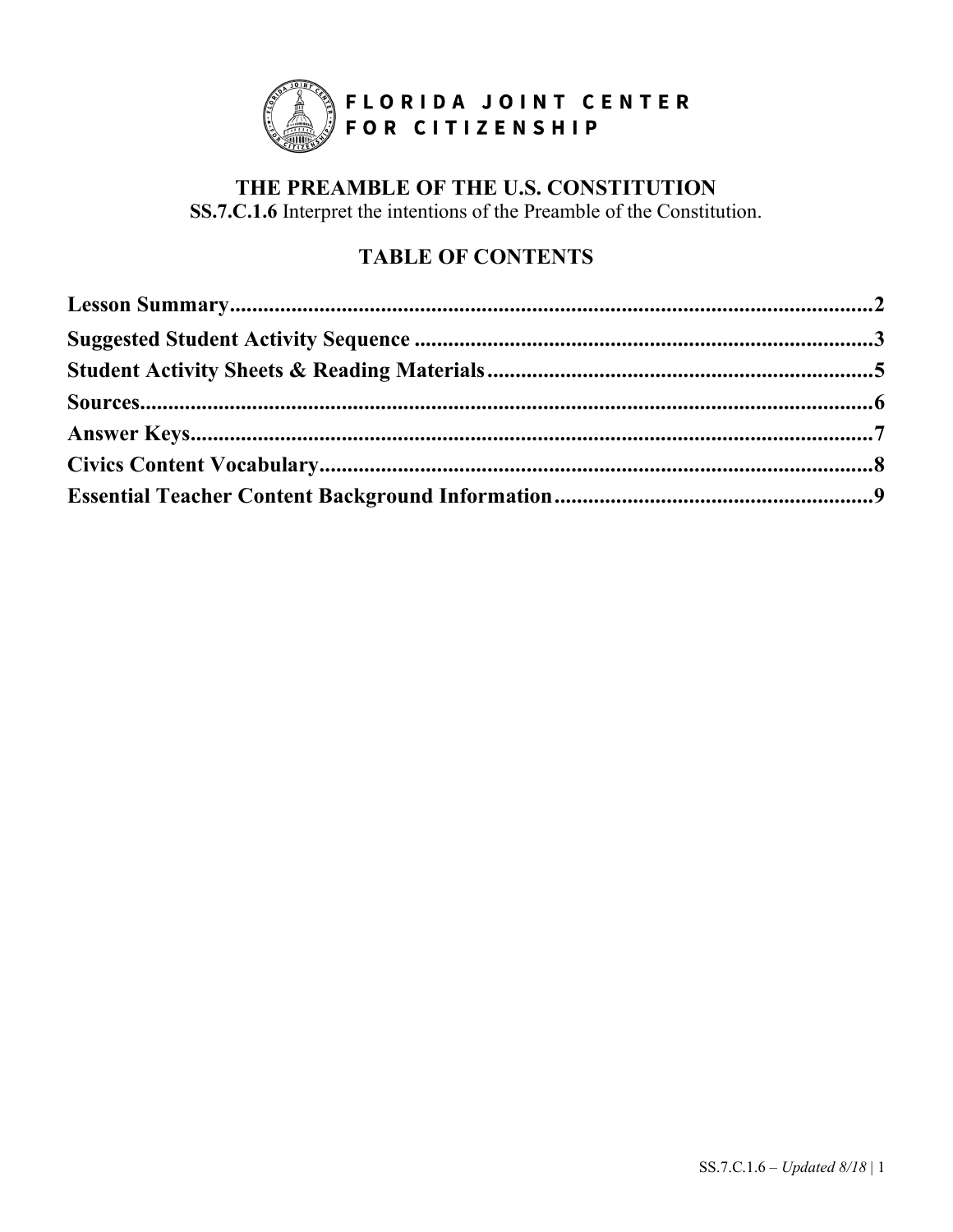## *Lesson Summary*

## *Essential Question*

What are the goals and purposes of government according to the Preamble?

## *NGSSS Benchmark*

SS.7.C.1.6 Interpret the intentions of the Preamble of the Constitution.

## *Florida Standards*

| LAFS.68.RH.1.1   | LAFS.68.RH.1.2    | LAFS.68.RH.2.4 | LAFS.68.RH.2.5 |
|------------------|-------------------|----------------|----------------|
| LAFS.68.WHST.1.2 | LAFS.68.WHST.4.10 | LAFS.7.SL.1.1  | LAFS.7. SL.1.2 |

#### *Overview*

In this lesson, students will understand the goals and purposes of government as defined by the Preamble of the U.S. Constitution.

## *Learning Goals/Benchmark Clarifications*

- Students will explain how the Preamble serves as an introduction to the U.S. Constitution, establishing the goals and purposes of government.
- Students will identify the goals and purposes of government as set forth in the Preamble of the U.S. Constitution (i.e., form a more perfect union, establish justice, ensure domestic tranquility, provide for the common defense, promote the general welfare, and secure the blessings of liberty to ourselves and our posterity).
- Students will recognize that the intention of the phrase "We the People" means that government depends on the people for its power and exists to serve them.

## *Benchmark Content Limits*

• Items will be limited to addressing the intent of the Preamble, rather than interpretations throughout other periods of history.

#### *Civics EOC Reporting Category*

Reporting Category 1 – Origins and Purposes of Law and Government

## *Suggested Time Frame*

• One 45-50 minute class period

#### *Civics Content Vocabulary*

• defense, domestic, insure, justice, ordain, posterity, Preamble, tranquility, union, welfare

#### *Instructional Strategies*

Document analysis Close reading of complex text Use of video

## *Materials*

Computer to project websites, activity sheet, and video Dictionaries for student pairs to use throughout the lesson, if needed Student activity sheet:

• The Preamble to the U.S. Constitution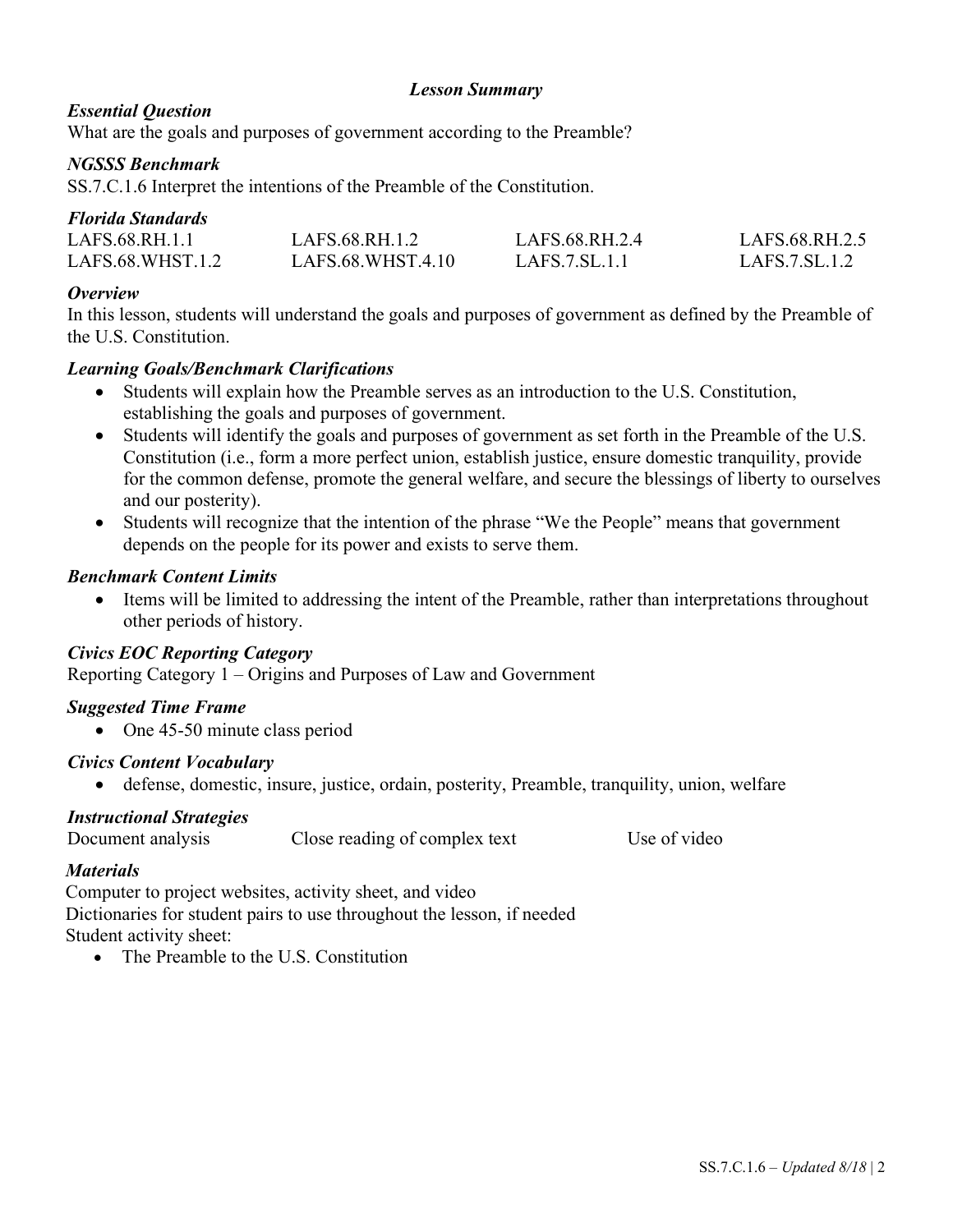#### *Suggested Student Activity Sequence*

- 1. To begin this lesson, place students into pairs and project a text image of the U.S. Constitution: [https://www.ourdocuments.gov/doc.php?flash=false&doc=9#.](https://www.ourdocuments.gov/doc.php?flash=false&doc=9)
- 2. Pose the following questions for brainstorm and discussion: "What do you know about the U.S. Constitution? What is the purpose of the U.S. Constitution?"
- 3. Have students share out.
- 4. Lead students to the understanding that the U.S. Constitution outlines the government structure and function for the nation.
- 5. Engage students in a discussion about the structure of the document by posing the following questions: "What do you notice about how the document is structured? Is there an introduction to the document?"
- 6. Provide students with time to brainstorm and share out. Lead students to the understanding that the Preamble is the introduction to the rest of the Constitution.
- 7. Project and pass out the "Preamble to the U.S. Constitution" student activity sheet and explain to students that they will do an analysis and close reading of the Preamble in order to understand the ideas contained within the introduction of the Constitution.
- 8. Read aloud the Preamble to the whole class.
- 9. Pose the following questions for discussion: "What words or phrases from the text stand out to you? What do you think this text means?"
- 10. Direct student attention to the vocabulary chart on the student activity sheet and project the following list of civics content vocabulary terms on the board:

| union                    | $\degree$ iustice | 3. insure    | 4. domestic | tranquility |
|--------------------------|-------------------|--------------|-------------|-------------|
| 6. defense               | welfare           | 8. posterity | 9. ordain   |             |
| $\overline{\phantom{a}}$ | —1                |              |             |             |

Teacher note: The terms are listed as they appear in the text.

- 11. Read the Preamble aloud to the class for the second time and pause at each term. Instruct students to define the term using the clues available. Teacher note: Explain to students that some words are in a style of English that is no longer used in the U.S. and they might recognize the word using modern spelling. For example, defence spelled with modern English is defense. If additional support is needed to define terms in context, utilize the S.L.A.P. technique: 1. SAY the word aloud to the class, 2. instruct students to LOOK for clues, 3. instruct students to ASK themselves what the word might mean and think of another word that may be used to express that meaning, and 4. PUT that word in place of the unknown word, does it make sense? Why or why not?
- 12. Have students add the definition for each term on the activity sheet.
- 13. Read the Preamble to the class for a third time.
- 14. Pose the following questions for discussion: "What are the punctuation marks in the text? (period and commas) What do these marks tell you about the structure of the text?" (It is a complex sentence, with multiple and related ideas connected by commas.)
- 15. Explain to students that there are two important questions about our government that can be answered in the Preamble: Where does the government's power come from? What are the goals and purposes of government?
- 16. Read the Preamble aloud to the class for the fourth time.
- 17. Pose the following questions for discussion: "Where does the government's power come from? What does the text say?"
- 18. Provide adequate time for students to think and share out ideas.
- 19. Instruct students to write the statement: *We the People of the United States…do ordain and establish this Constitution for the United States of America* in the blank box on their activity sheet.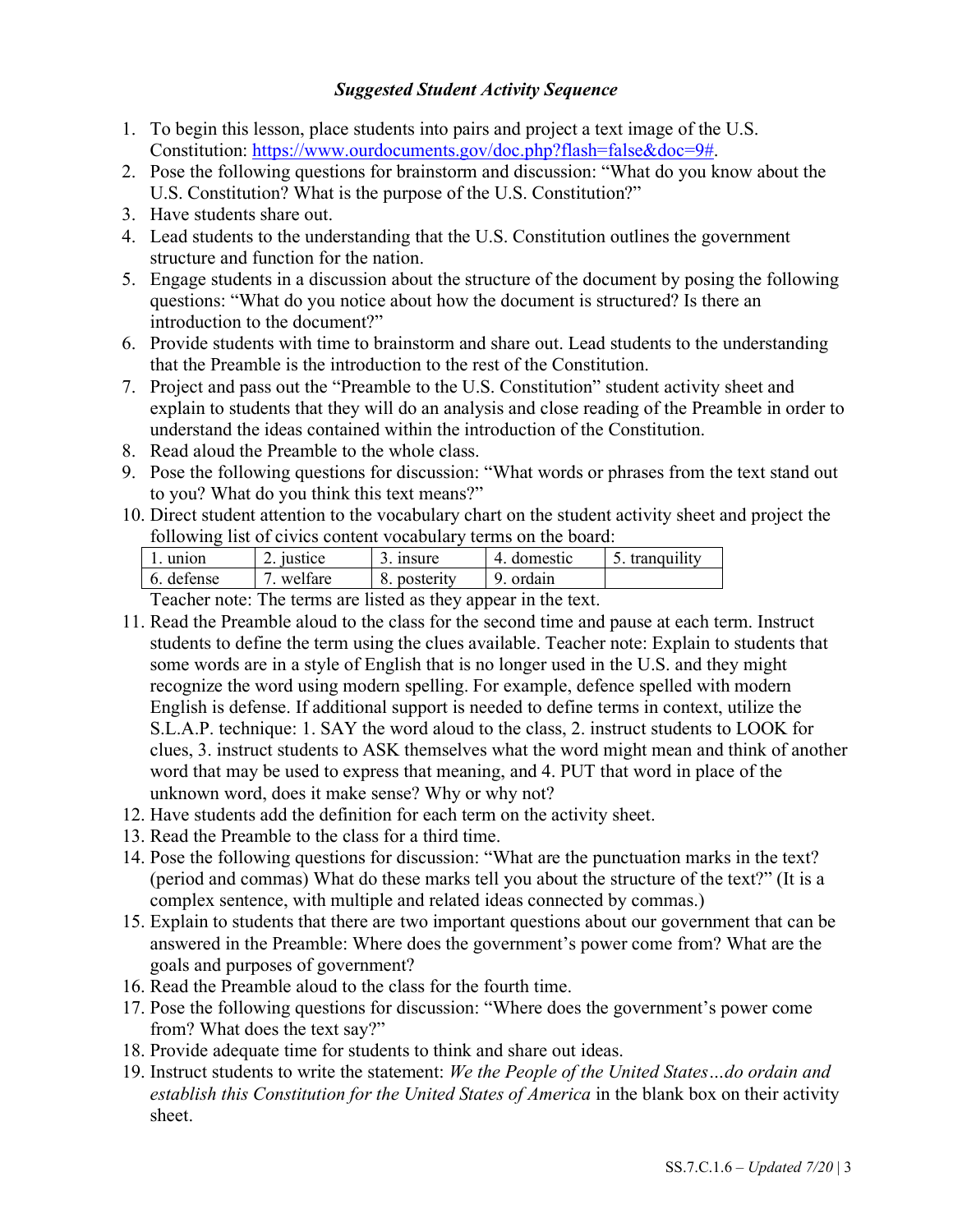- 20. Instruct students to circle the text from this statement that answers the question: Where does the government's power come from? (We the People)
- 21. Share with students that the phrase "We the People" is important because the government gets its power from the people and government exists to serve the people. Instruct students to take notes on their activity sheet.
- 22. Read the Preamble aloud for the fifth time.
- 23. Pose the following questions for discussion: "Now that we know where government gets its power from, what are the goals and purposes of government? What is in the text to help you answer this question?"
- 24. Provide adequate time for students to think and share out ideas.
- 25. Direct student attention to the graphic organizer on their student activity sheet that is labeled: "Goals and Purposes" and pose the following question for discussion: "Based on the amount of boxes on the graphic organizer, can you identify the same amount of goals and purposes in the Preamble?"
- 26. Provide time for students to fill in the top row of the graphic organizer with the six goals and purposes as outlined in the Preamble: 1. in Order to form a more perfect Union, 2. establish Justice, 3. insure domestic Tranquility, 4. provide for the common defence, 5. promote the general Welfare, and 6. secure the Blessings of Liberty to ourselves and our Posterity.
- 27. Instruct students to work with their partner and using the definitions for each term, summarize each goal and purpose in their own words in the spaces on the graphic organizer.
- 28. Explain to students that they will watch a short video to help them summarize each goal and purpose in their own words. Instruct students to add any notes to their graphic organizer that will help them summarize the six goals and purposes in their own words.
- 29. Play the "Constitution Preamble from Schoolhouse Rock" video: [https://www.youtube.com/watch?v=8\\_NzZvdsbWI](https://www.youtube.com/watch?v=8_NzZvdsbWI) or [http://www.youtube.com/watch?v=30OyU4O80i4.](http://www.youtube.com/watch?v=30OyU4O80i4)
- 30. Provide time for students to summarize the six goals and purposes in their own words.
- 31. Have students share out.
- 32. Checking for Understanding (Formative Assessment):

Instruct students to write a well-crafted informative response using the following prompt: Prompt

Using what you have learned from the analysis of the Preamble, explain where the government gets its power and what the six goals and purposes of government are according to the Preamble.

Extension Suggestion: Divide the class into eight groups. Assign each group a section of the Preamble:

- 1. We the People of the United States,
- 2. in Order to form a more perfect Union,
- 3. establish Justice,
- 4. insure domestic Tranquility,
- 5. provide for the common defence,
- 6. promote the general Welfare, and
- 7. secure the Blessings of Liberty to ourselves and our Posterity,
- 8. do ordain and establish this Constitution for the United States of America

Instruct each group to create a visual representation of their section of the Preamble. Display each visual, in order, in the classroom.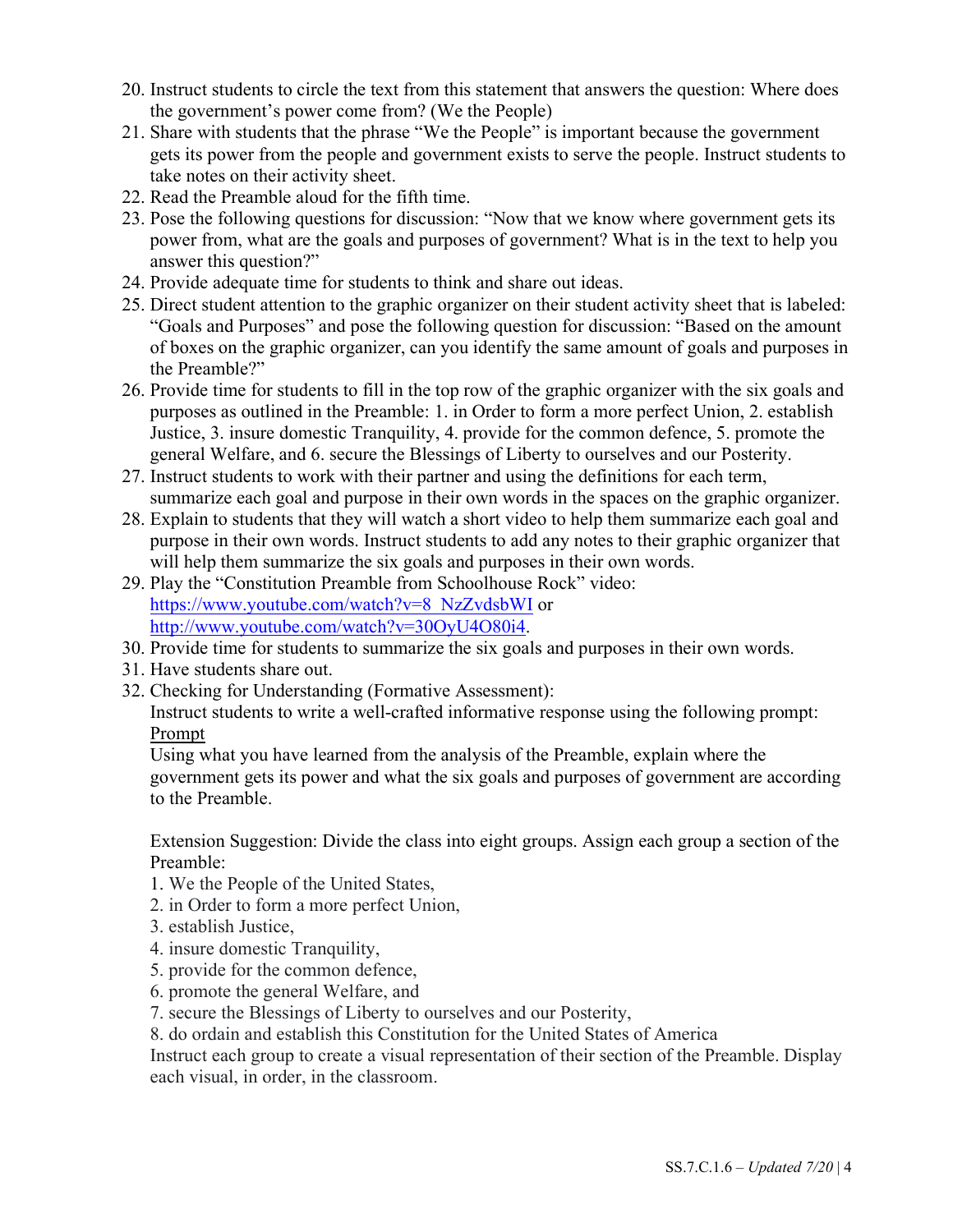## **The Preamble of the U.S. Constitution**

We the People of the United States, in Order to form a more perfect Union, establish Justice, insure domestic Tranquility, provide for the common defence, promote the general Welfare, and secure the Blessings of Liberty to ourselves and our Posterity, do ordain and establish this Constitution for the United States of America.

| 1. union       | 6. defense   |
|----------------|--------------|
| 2. justice     | 7. welfare   |
| 3. insure      | 8. posterity |
| 4. domestic    | 9. ordain    |
| 5. tranquility |              |

| Purposes |  |  |  |
|----------|--|--|--|
| and      |  |  |  |
| Goals    |  |  |  |
|          |  |  |  |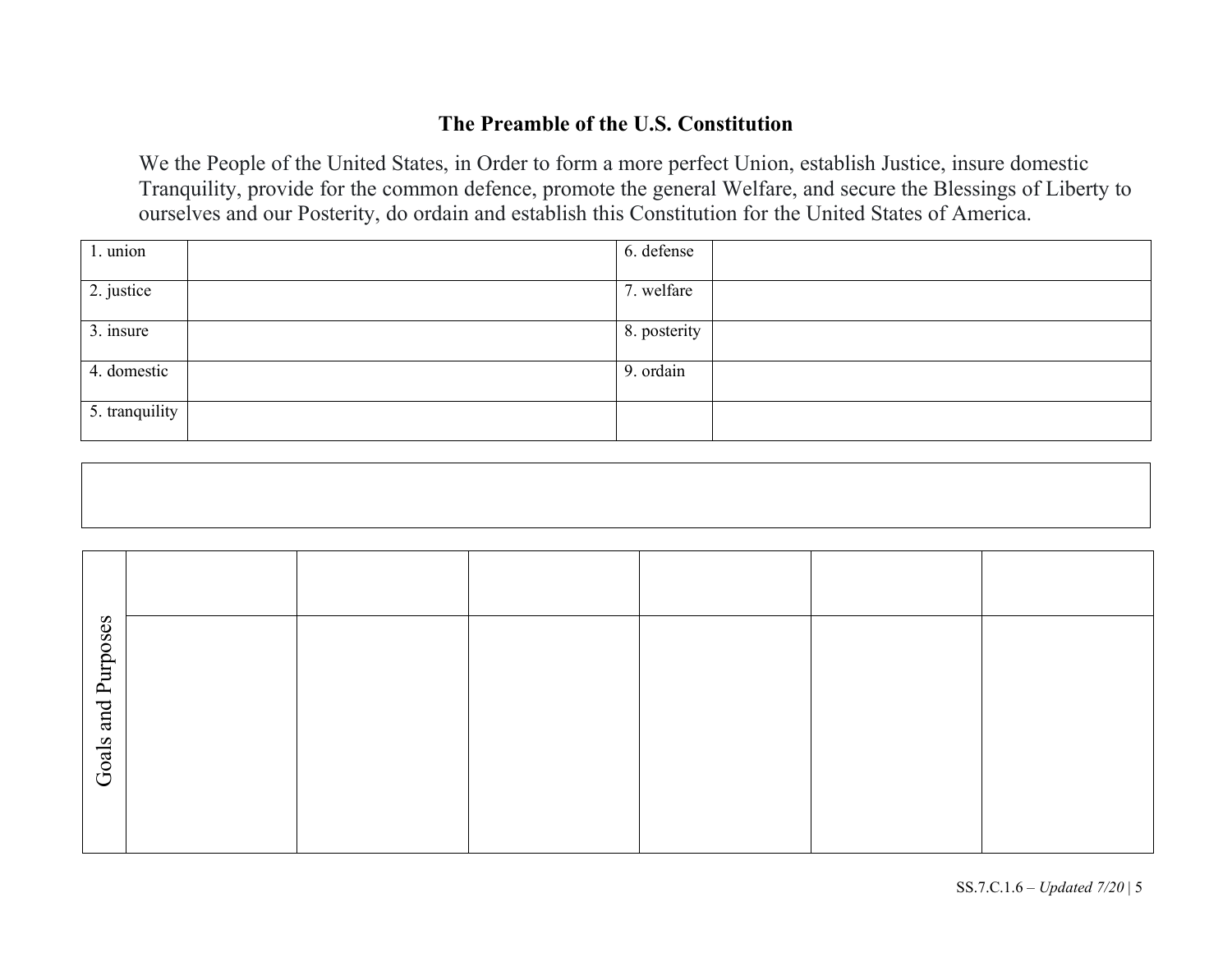## *Sources*

Text image of the U.S. Constitution from the National Constitution Center:

[https://www.ourdocuments.gov/doc.php?flash=false&doc=9#](https://www.ourdocuments.gov/doc.php?flash=false&doc=9)

Constitution Preamble from Schoolhouse Rock video:

[https://www.youtube.com/watch?v=8\\_NzZvdsbWI](https://www.youtube.com/watch?v=8_NzZvdsbWI) or

<http://www.youtube.com/watch?v=30OyU4O80i4>

Additional Preamble Content adapted from:

[https://kids.kiddle.co/Preamble\\_to\\_the\\_United\\_States\\_Constitution](https://kids.kiddle.co/Preamble_to_the_United_States_Constitution), Accessed April July 2020

The SLAP Strategy: [http://lareading.org/wp-content/uploads/2009/04/slap.pdf,](http://lareading.org/wp-content/uploads/2009/04/slap.pdf) Accessed July 2020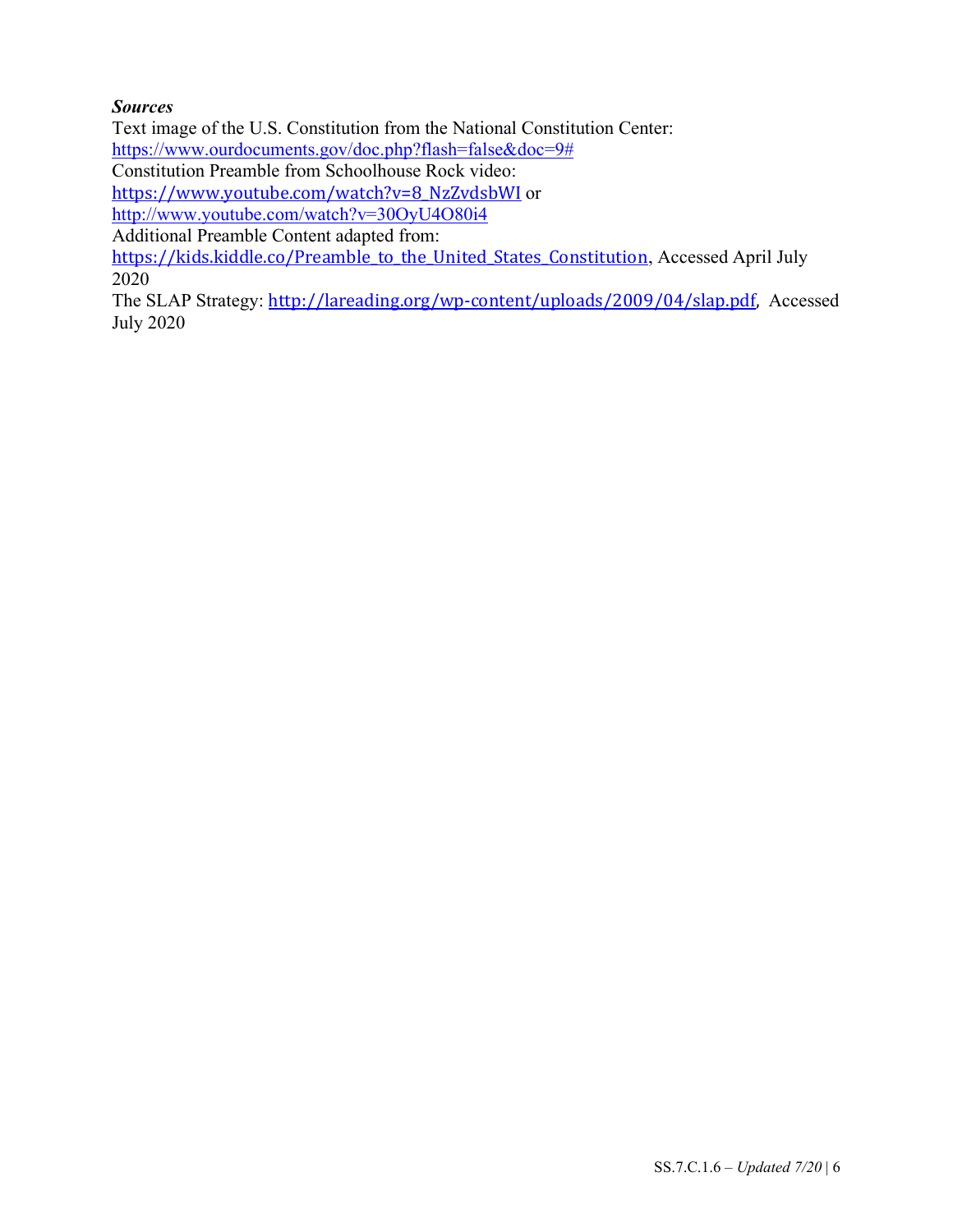## **The Preamble of the U.S. Constitution – Sample Answers**

We the People of the United States, in Order to form a more perfect Union, establish Justice, insure domestic Tranquility, provide for the common defence, promote the general Welfare, and secure the Blessings of Liberty to ourselves and our Posterity, do ordain and establish this Constitution for the United States of America.

| . union        | something formed by combining parts, such as states into   | 6. defense   | defense, method of protecting oneself |
|----------------|------------------------------------------------------------|--------------|---------------------------------------|
|                | one country                                                |              |                                       |
| 2. justice     | a system of establishing what is legal and illegal by fair | 7. welfare   | well-being                            |
|                | rules                                                      |              |                                       |
| 3. insure      | ensure, to make sure                                       | 8. posterity | future generations                    |
| 4. domestic    | referring to something at home, not foreign                | 9. ordain    | to establish something by law         |
|                |                                                            |              |                                       |
| 5. tranquility | peace                                                      |              |                                       |

We the People of the United States… do ordain and establish this Constitution for the United States of America.

|       | in Order to form a | establish Justice | insure domestic     | provide from the     | promote the general  | secure the Blessings |
|-------|--------------------|-------------------|---------------------|----------------------|----------------------|----------------------|
|       | more perfect Union |                   | Tranquility         | common defense       | Welfare              | of Liberty to        |
|       |                    |                   |                     |                      |                      | ourselves and our    |
|       |                    |                   |                     |                      |                      | Posterity            |
| oses  | The goal and       | The goal and      | The goal and        | The goal and         | The goal and         | The goal and         |
| Purp  | purpose of the     | purpose of        | purpose of          | purpose of           | purpose of           | purpose of           |
|       | government is to   | government is to  | government is to    | government is to     | government is to     | government is to     |
| and   | make things better | make a fair and   | create peace in the | protect the country  | create a better life | secure liberty and   |
|       | for all.           | honest system for | country.            | from other countries | for all.             | freedom for current  |
|       |                    | all.              |                     | or people that might |                      | and future           |
| Goals |                    |                   |                     | try to harm us.      |                      | generations.         |
|       |                    |                   |                     |                      |                      |                      |
|       |                    |                   |                     |                      |                      |                      |
|       |                    |                   |                     |                      |                      |                      |
|       |                    |                   |                     |                      |                      |                      |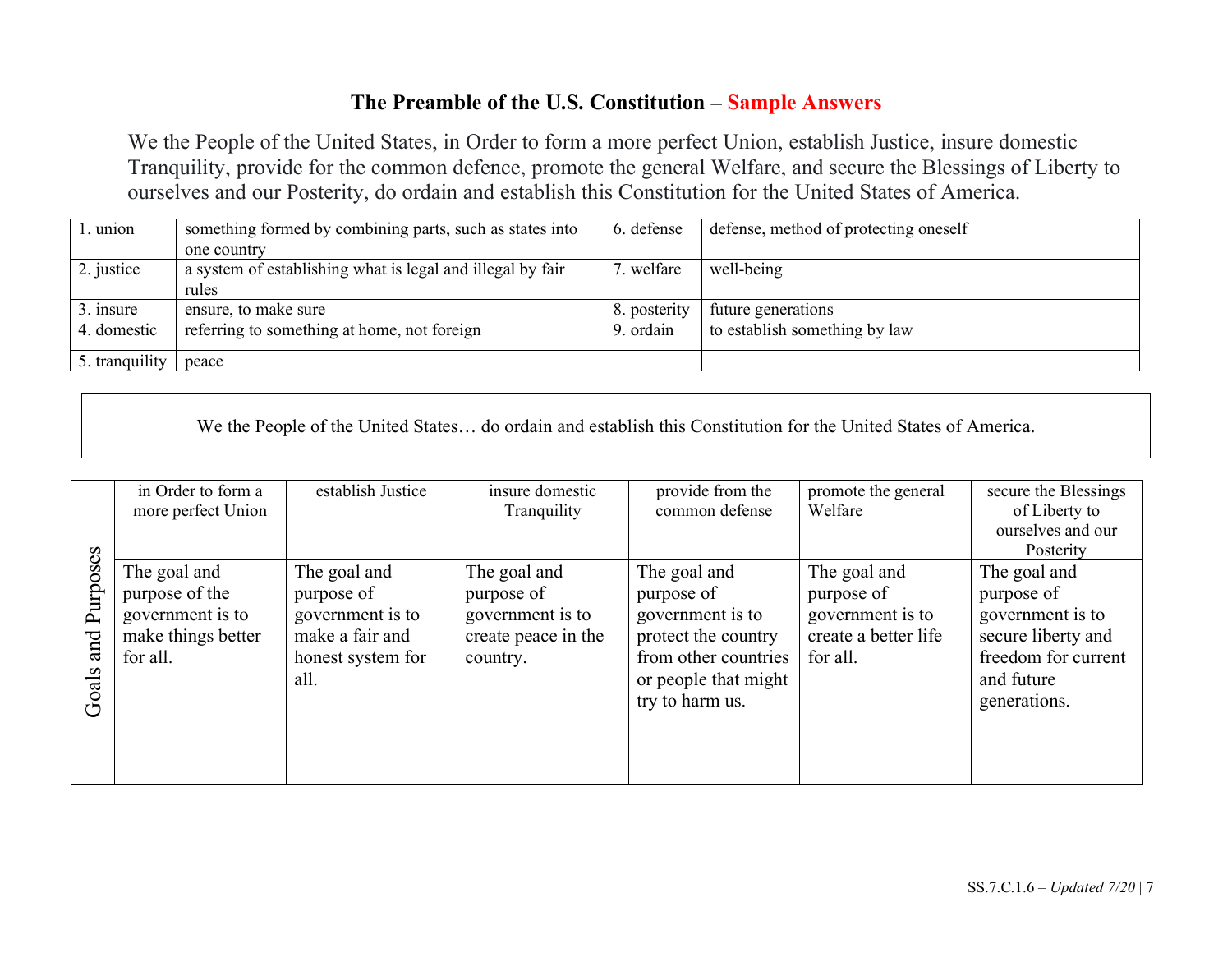# *Civics Content Vocabulary*

| Word/Term   | <b>Part of Speech</b> | <b>Definition</b>                                                    |
|-------------|-----------------------|----------------------------------------------------------------------|
| defense     | noun                  | method of protecting oneself                                         |
| domestic    | adjective             | referring to something at home, not foreign                          |
| insure      | verb                  | ensure, to make sure                                                 |
| justice     | noun                  | a system of establishing what is legal and illegal by fair rules     |
| ordain      | verb                  | to establish something by law                                        |
| posterity   | noun                  | future generations                                                   |
| Preamble    | proper noun           | the introduction to the U.S. Constitution                            |
| tranquility | noun                  | peace                                                                |
| union       | noun                  | something formed by combining parts, such as states into one country |
| welfare     | noun                  | well-being                                                           |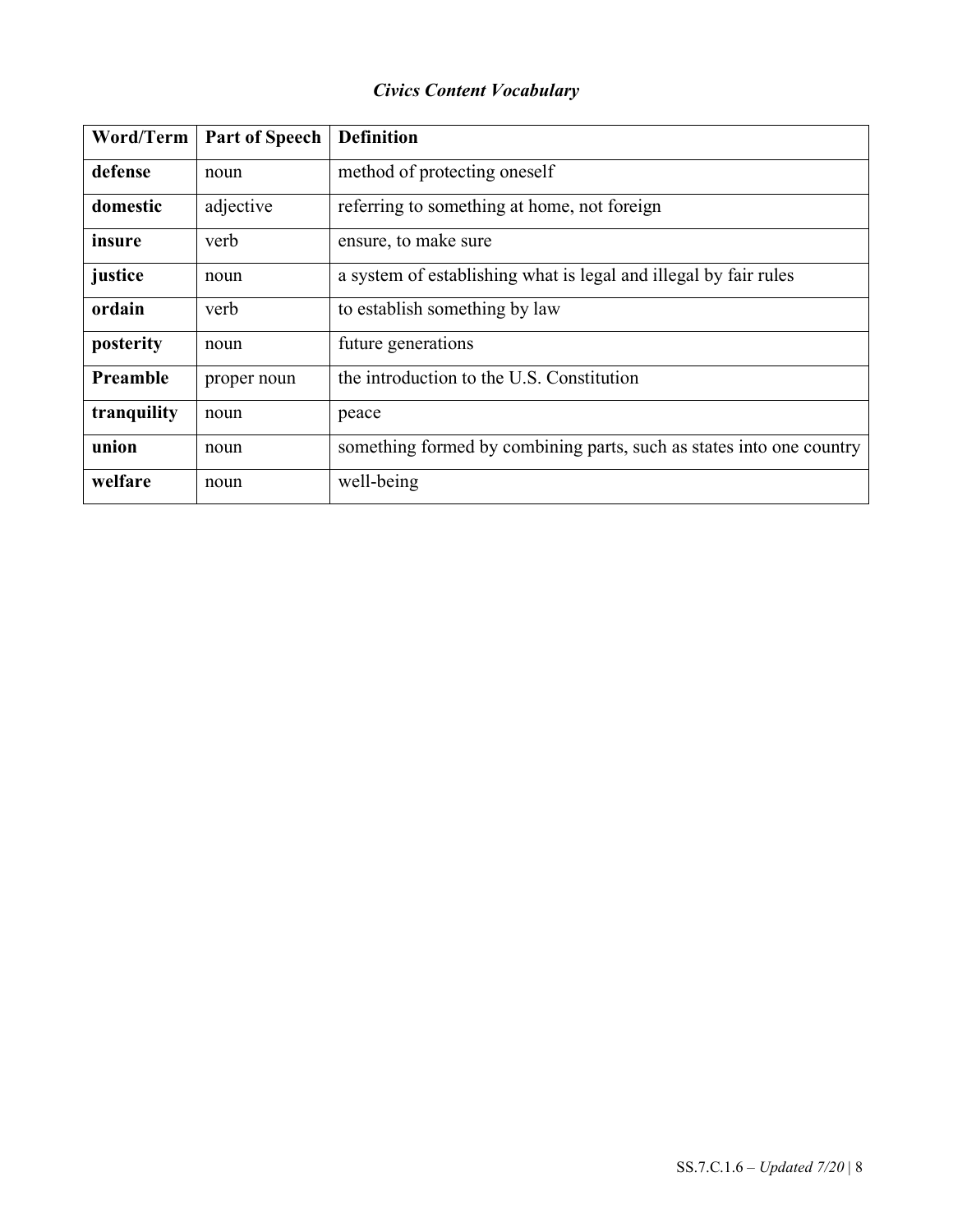#### **This section addresses the following issues:**

- 1. What is the purpose of the Preamble of the U.S. Constitution?
- 2. Dissecting the Preamble of the U.S. Constitution.

#### **1. What is the purpose of the Preamble of the U.S. Constitution?**

The Preamble of the U.S. Constitution provides information as to why the U.S. Constitution was being written; it does not form or specify any power of government. The U.S. Constitution was written in order to take the goals of government and create a workable structure reflecting the goals of government outlined in the Preamble.

#### **2. Dissecting the Preamble of the U.S. Constitution**

The matrix that follows takes each phrase in the Preamble of the U.S. Constitution and clarifies its deeper meaning. The clarifications explain how the Preamble establishes the goals and purposes of government.

| <b>Phrase</b> | <b>Deeper Meaning</b>                            | <b>Modern Application or Example</b>              |
|---------------|--------------------------------------------------|---------------------------------------------------|
| we the people | The people grant the powers to the government    | $\overline{\ln}$ elections, the people decide who |
|               | in this clause. The creators of the U.S.         | will govern. One of the results of the            |
|               | government were, by definition, an elite group   | Progressive Movement (1890s-1920s)                |
|               | that understood that they were creating a nation | was the direct election of U.S.                   |
|               | where the majority of the population were not    | Senators who had been elected by state            |
|               | elites, but common people. This majority's       | legislatures up to the ratification of the        |
|               | approval was necessary; one way to gain their    | $17th$ Amendment.                                 |
|               | approval was to confirm that the people were     |                                                   |
|               | forming the government, and it was not being     |                                                   |
|               | handed down by a god or a king.                  |                                                   |
| form a more   | The U.S. Constitution was intended to improve    | Amendment process in the                          |
| perfect union | on the Articles of Confederation, the            | Constitution allows for change in order           |
|               | government in place at the time. The Articles    | to respond to issues that emerge such             |
|               | of Confederation had worked well to a point,     | as concerns about presidential abuse of           |
|               | and was the best that the colonists could come   | power reflected in term limits.                   |
|               | up with when the Articles were created. The      |                                                   |
|               | Framers understood that the Constitution would   |                                                   |
|               | not be "perfect", but "more perfect".            |                                                   |
| establish     | The purpose of establishing justice is to        | The Bill of Rights extends protections            |
| justice       | maintain public order. Maintaining public        | to persons accused of crimes. Even                |
|               | order requires that the government follows the   | though the nature of these crimes is              |
|               | rule of law and treats the law as supreme. After | unpopular and may be especially                   |
|               | the experiences of the people as colonists and   | heinous, the Bill of Rights guarantees            |
|               | new Americans, they wanted a level playing       | to all citizens a level playing field             |
|               | field where courts were established with         | when they are brought to trial.                   |
|               | uniformity and would treat the people with fair  |                                                   |
|               | and equal treatment.                             |                                                   |
|               |                                                  |                                                   |